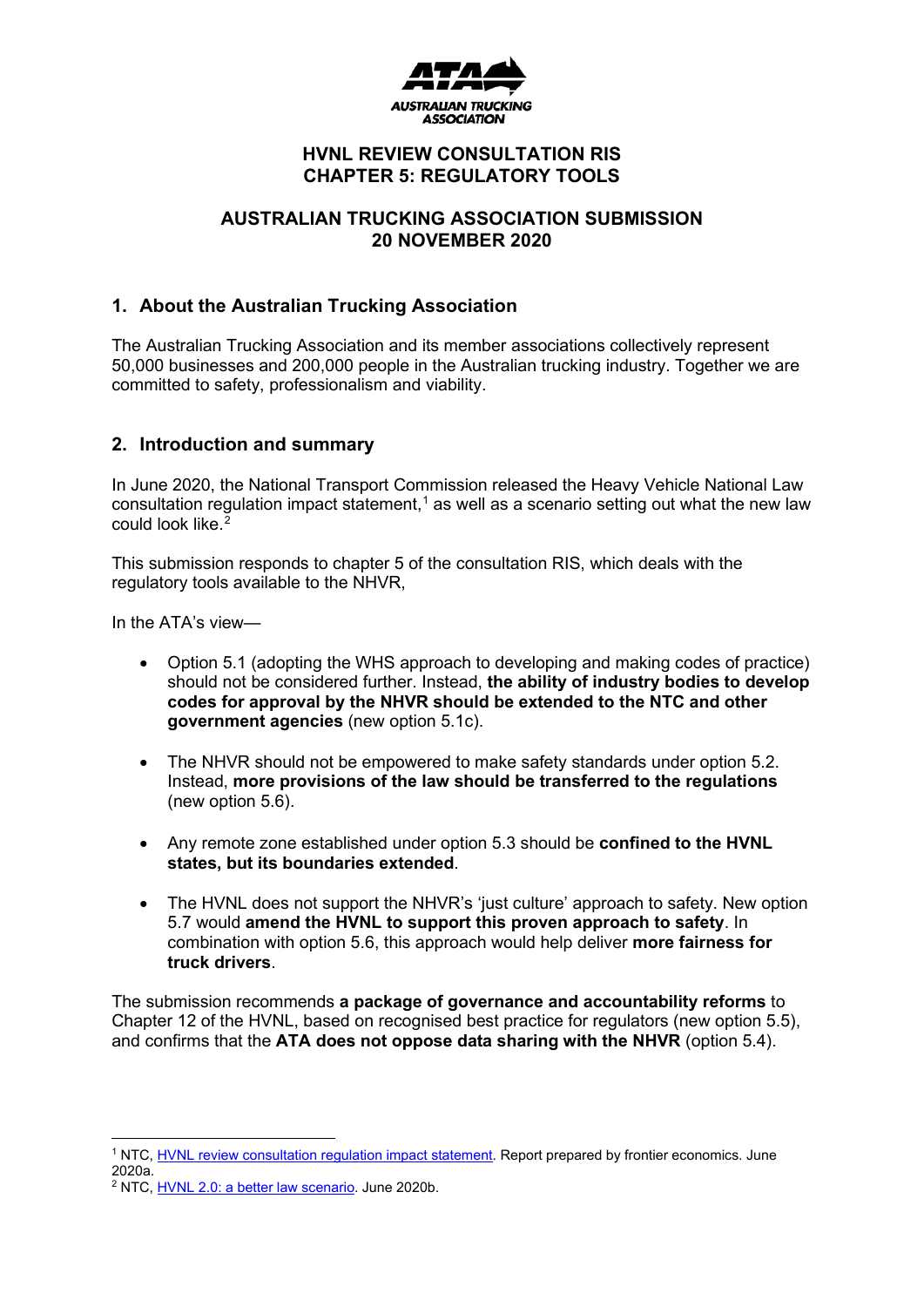# **Analysis of option 5.1: establish a code of practice mechanism in the HVNL**

Evidentiary codes of practice are a well-established mechanism for fleshing out the broad general duties in OHS and OHS adjacent legislation. Evidentiary codes provide non-mandatory quidance about how to achieve the principles set out in the general duties.<sup>[3](#page-1-0)</sup>

The RIS argues that the HVNL does not include an effective code of practice mechanism. Under option 5.1, the NHVR, the NTC and other agencies would be empowered to develop codes of practice for approval by transport ministers.[4](#page-1-1)

It should be noted that option 5.1 would require amendments to the *National Transport Commission Act 2003* (Cth) and the Inter-Governmental Agreement for Regulatory and Operational Reform in Road, Rail and Intermodal Transport, as well as to the HVNL and the industry code guidelines.

Row 1 of table 1 (page [6\)](#page-5-0) summarises the assessment of the option in the RIS. $^{\rm 5}$  $^{\rm 5}$  $^{\rm 5}$ 

# **ATA assessment of option 5.1**

The ATA strongly disagrees with the assessment of option 5.1 in the RIS.

The RIS makes a compelling case for the HVNL to include a code of practice mechanism, compared to a base case where the HVNL does not allow for codes of practice.

#### **But the HVNL already has an effective code of practice mechanism.**

Section 706 of the law empowers the regulator to register industry codes of practice. Under s 632A, a court may—

- have regard to a code as evidence of what is known about a hazard or risk, risk assessment, or risk control, to which the code relates
- rely on a code in determining what is reasonably practicable in the circumstances to which the code relates.

Section 632A is functionally identical to s 275 of the model *Work Health and Safety Act*.

So far, the NHVR has registered one code of practice under s 706, the master industry code of practice developed by the ATA and the ALC. The Crane Industry Council of Australia (CICA) has submitted a second code for assessment, and a further six are under development.[6](#page-1-3)

<span id="page-1-0"></span><sup>&</sup>lt;sup>3</sup> Bluff, E. and N Gunningham. Principle, process, performance or what? New approaches to OHS standards [setting.](https://openresearch-repository.anu.edu.au/bitstream/1885/41219/3/WP9.BluffGunn.pdf) National Research Centre for OHS Regulation. Working paper 9, June 2003. 9. <sup>4</sup> NTC, June 2020a, 53.

<span id="page-1-2"></span><span id="page-1-1"></span><sup>5</sup> Sourced from NTC, June 2020a, 47.

<span id="page-1-3"></span><sup>&</sup>lt;sup>6</sup> NHVR, [Industry codes of practice registers.](https://www.nhvr.gov.au/safety-accreditation-compliance/industry-codes-of-practice/registers) Accessed 4 October 2020.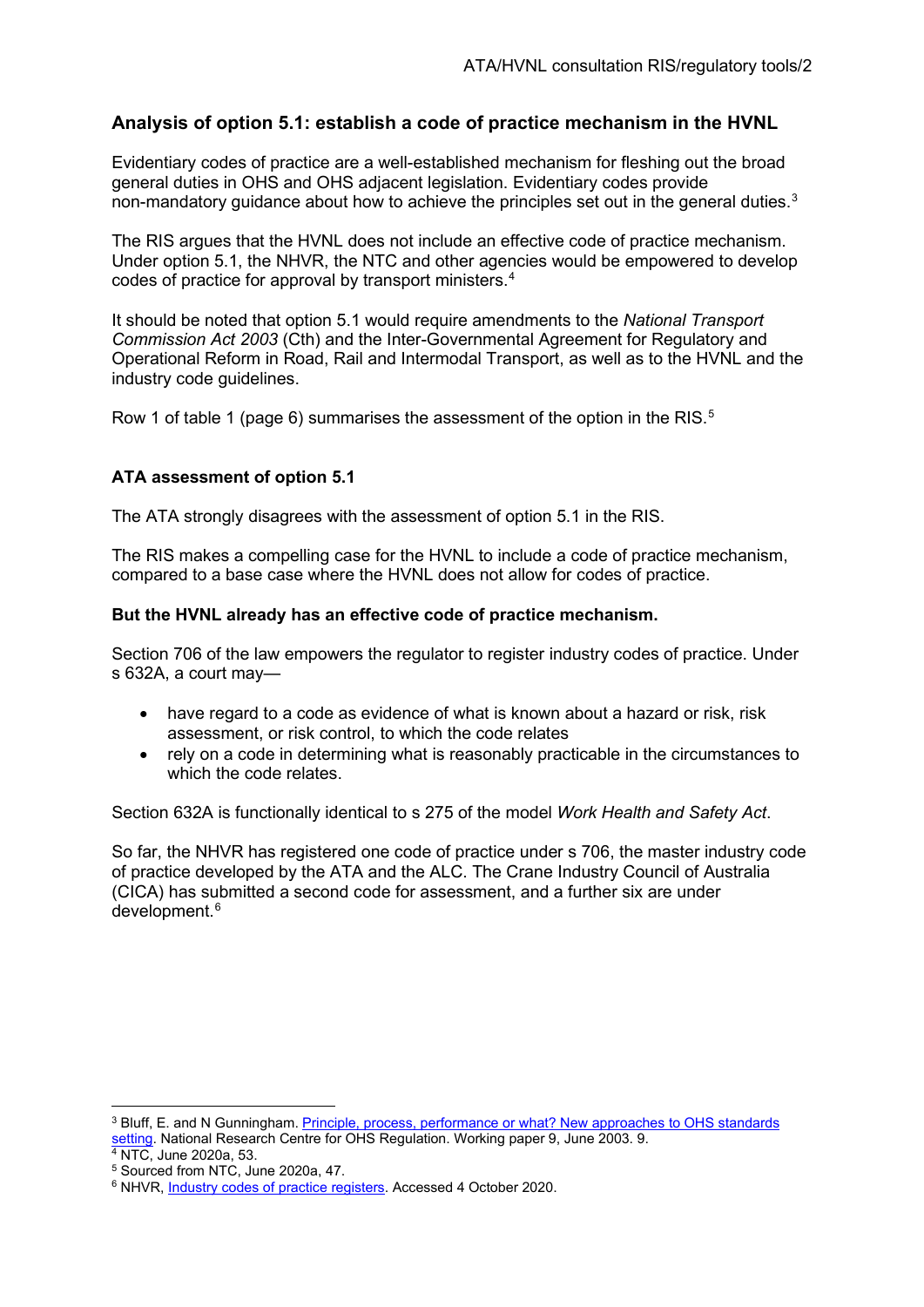The ATA's assessment of option 5.1 compared to the existing law is set out in row 2 of table 1. Most importantly—

#### *Option 5.1 would result in higher compliance costs than the existing CoP mechanism*

The guidelines for preparing and registering industry codes of practice require code developers to consult comprehensively with the relevant industry sector.[7](#page-2-0)

The ATA and ALC delivered on this requirement through a consultation program that ran for 12 months from June 2017 to June 2018. As well as sessions at ATA and ALC events, the code development team held technical workshops with organisations including BlueScope, DP World and the Institute of Public Works Engineers.

The result is a code of practice that is thoroughly grounded in industry practice and holds compliance costs to a minimum.

In contrast, WHS codes are developed through a similar process to the one envisaged in the RIS. Safe Work Australia develops draft codes through tripartite consultation; the drafts are then considered and approved by ministers.<sup>[8](#page-2-1)</sup>

The COAG review of the model WHS laws found that:

- model codes developed through the tripartite process tended to be lengthy, complex and legalistic
- new model codes should only be developed if they met rigorous criteria
- future codes should be developed in a simple, easy to understand style to suit the target audience:<sup>[9](#page-2-2)</sup> in other words, the same style used in the master code.

Based on the evidence of the COAG review, it would seem likely that option 5.1 would reduce the quality of industry consultation involved in developing codes and result in more complex, less effective documents.

#### *Option 5.1 would be slower and less flexible than the current mechanism*

The RIS asserts that option 5.1 would streamline the introduction of, or updates to, regulatory arrangements and would lead to a reduction in government administrative costs associated with implementing amendments.[10](#page-2-3)

<span id="page-2-5"></span>Option 5.1 proposes that codes of practices would be approved by ministers.<sup>11</sup> But ministerial council approval processes are notoriously slow.

For example, the 2014 COAG review of the model WHS laws found that the WHS code development process could take up to 18 months from the time the content of the material

<span id="page-2-0"></span><sup>7</sup> NHVR, [Guidelines for preparing and developing industry codes of practice.](https://www.nhvr.gov.au/files/201807-0460-industry-codes-of-practice-guidelines.pdf) 2017. 5.

<span id="page-2-1"></span><sup>8</sup> Model WHS Act, s 274.

<span id="page-2-2"></span><sup>9</sup> COAG, [Improving the model work health and safety laws: decision regulatory impact statement.](https://ris.pmc.gov.au/sites/default/files/posts/2017/01/decision_ris.pdf) December 2014. 21-23.

<span id="page-2-3"></span><sup>10</sup> NTC, June 2020a, 58.

<span id="page-2-4"></span><sup>11</sup> NTC, June 2020a, 53.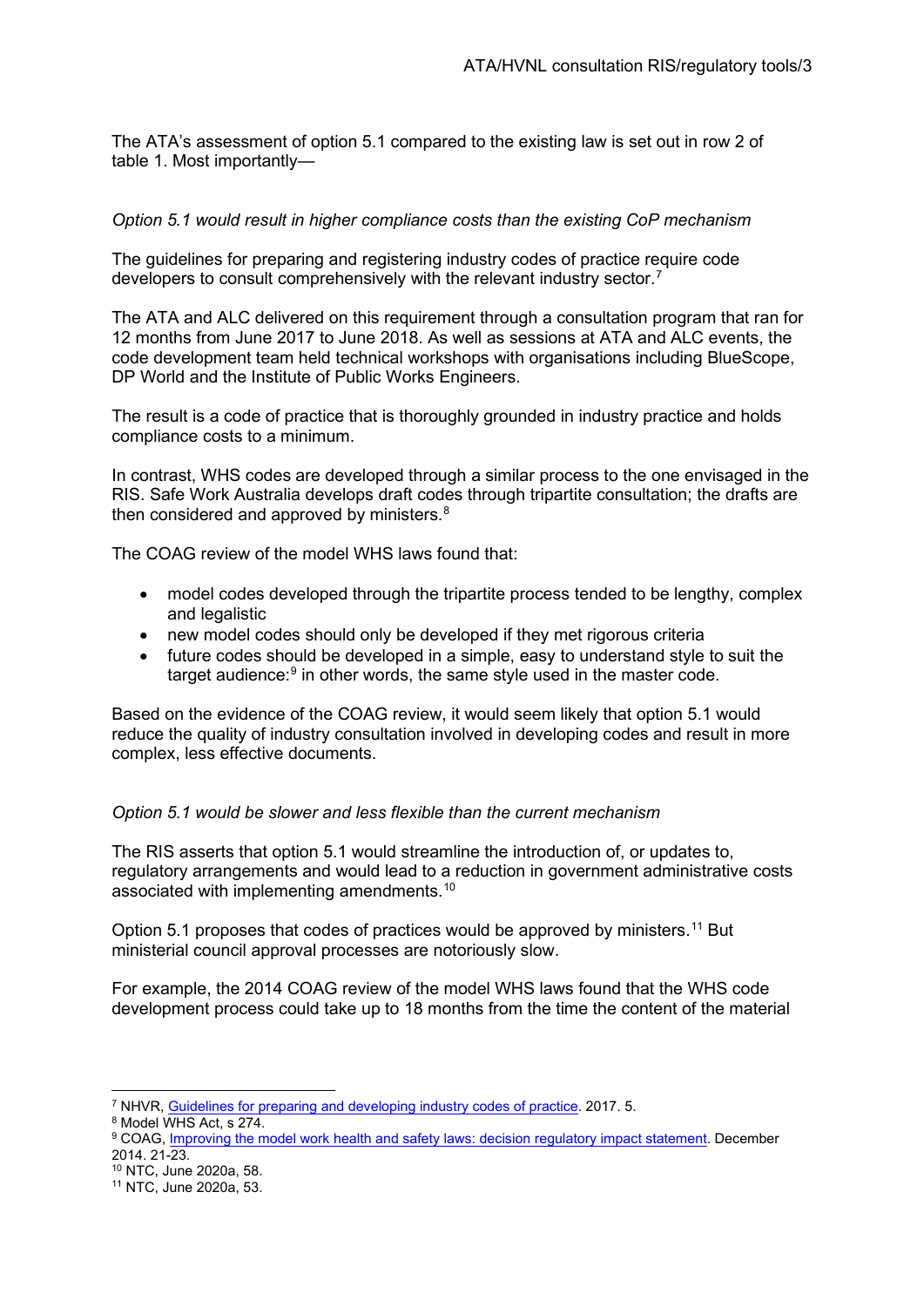was settled to when it became an approved model code.<sup>[12](#page-3-0)</sup> In contrast, the NHVR took only five months to approve the master code.<sup>[13](#page-3-1)</sup>

In May 2020, National Cabinet agreed to review the former COAG councils and ministerial forums with a view to rationalising and resetting their structure and work programs.

The review, conducted by the former Director-General of the WA Department of Premier and Cabinet, Peter Conran AM, recommended that—

> <span id="page-3-5"></span>As a general rule, ministers' forums and meetings should not have their regulatory and standard-setting roles enshrined in legislation.[14](#page-3-2)

The review concluded that ongoing regulatory work should largely be taken forward by officials.[15](#page-3-3)

National Cabinet accepted the review's findings on 23 October 2020.

*As a result, options 5.1 and 5.1b should not be considered further* 

Option 5.1 would be slower and deliver less effective codes of practice than the current HVNL mechanism. It would also be inconsistent with the October 2020 National Cabinet decision.

As a result, it should not be considered further.

Sub-option 5.1b in the RIS would retain the industry's ability to develop codes but would transfer responsibility for approving codes to ministers.[16](#page-3-4)

This option would also be slow and inconsistent with the National Cabinet decision.

#### **Preferred option**

Although the evidence does not support options 5.1 and 5.1b, there is logic to the argument that a government agency should be able to develop registered codes in parallel with industry.

This would enable codes to be developed on priority issues even if there were no industry groups prepared to lead the development of those codes.

The ATA therefore proposes a new option, option 5.1c. Under this option—

- the NTC or other relevant agencies would be empowered to develop industry codes
- the NHVR would continue to be responsible for registering codes under s 706 of the law.

Like option 5.1, option 5.1c would require amendments to the HVNL, the *National Transport Commission Act 2003* (Cth), the industry code of practice guidelines, and the

<span id="page-3-0"></span><sup>12</sup> COAG, December 2014, 20.

<span id="page-3-1"></span><sup>&</sup>lt;sup>13</sup> Safe Trucking and Supply Chains internal records. The code was submitted to the NHVR on 22 June 2018 and registered on 23 November 2018.

<span id="page-3-2"></span><sup>&</sup>lt;sup>14</sup> Conran, P[. Review of COAG councils and ministerial forums.](https://www.pmc.gov.au/sites/default/files/final-report-review-coag-councils-ministerial-forums.pdf) Report to National Cabinet, October 2020. 8.

<span id="page-3-3"></span><sup>15</sup> Conran, October 2020. 29.

<span id="page-3-4"></span><sup>16</sup> NTC, June 2020a. 59.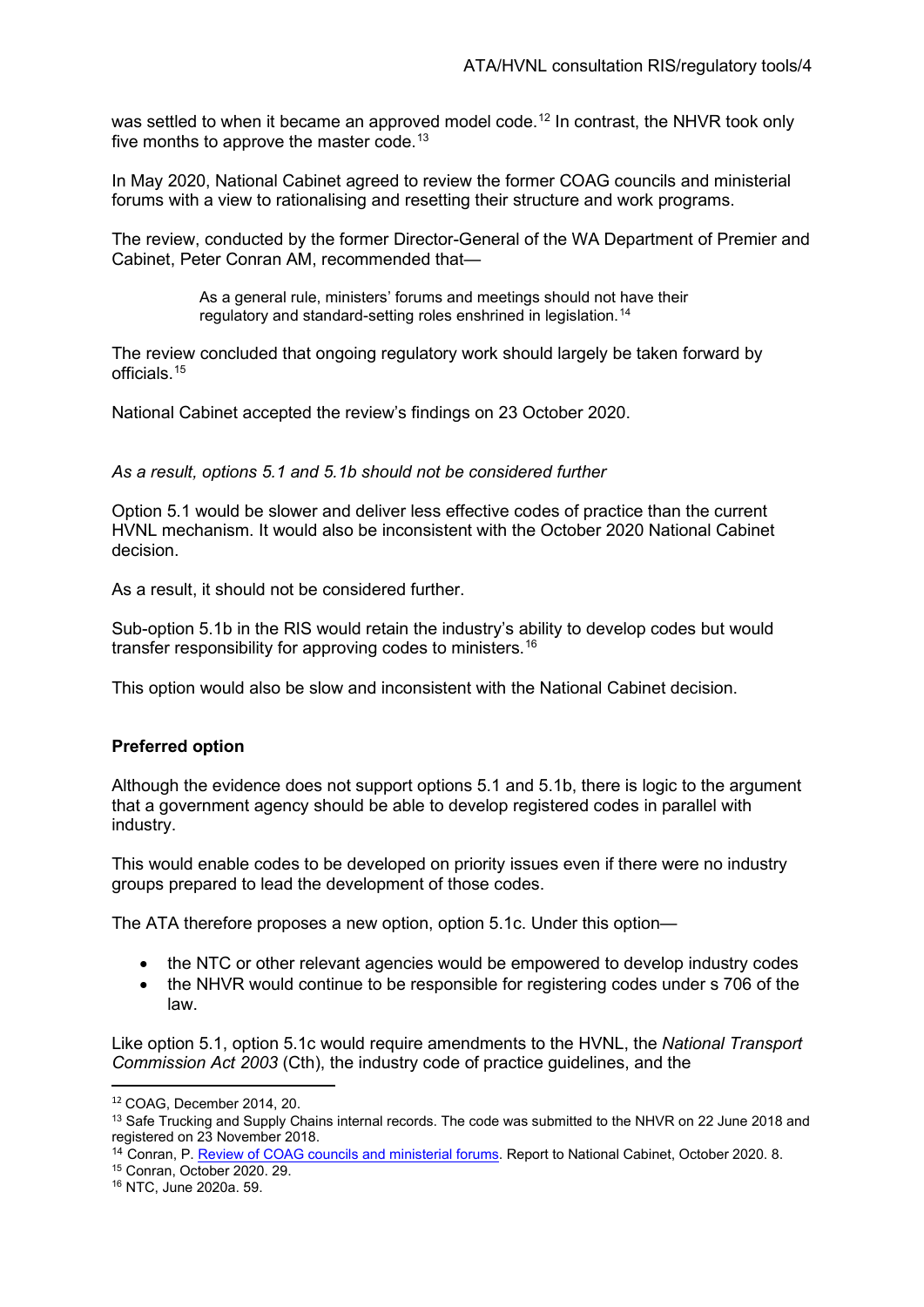Inter-Governmental Agreement for Regulatory and Operational Reform in Road, Rail and Intermodal Transport.

#### **Impact assessment of the ATA's preferred option**

Row 3 of table 1 summarises the ATA's assessment of proposed option 5.1c.

In our view, the option would deliver the same approval times as the existing code of practice mechanism. Government code developers would be able to fill in areas where industry organisations were not able to develop codes.

Accordingly, we recommend that the NTC adopt option 5.1c.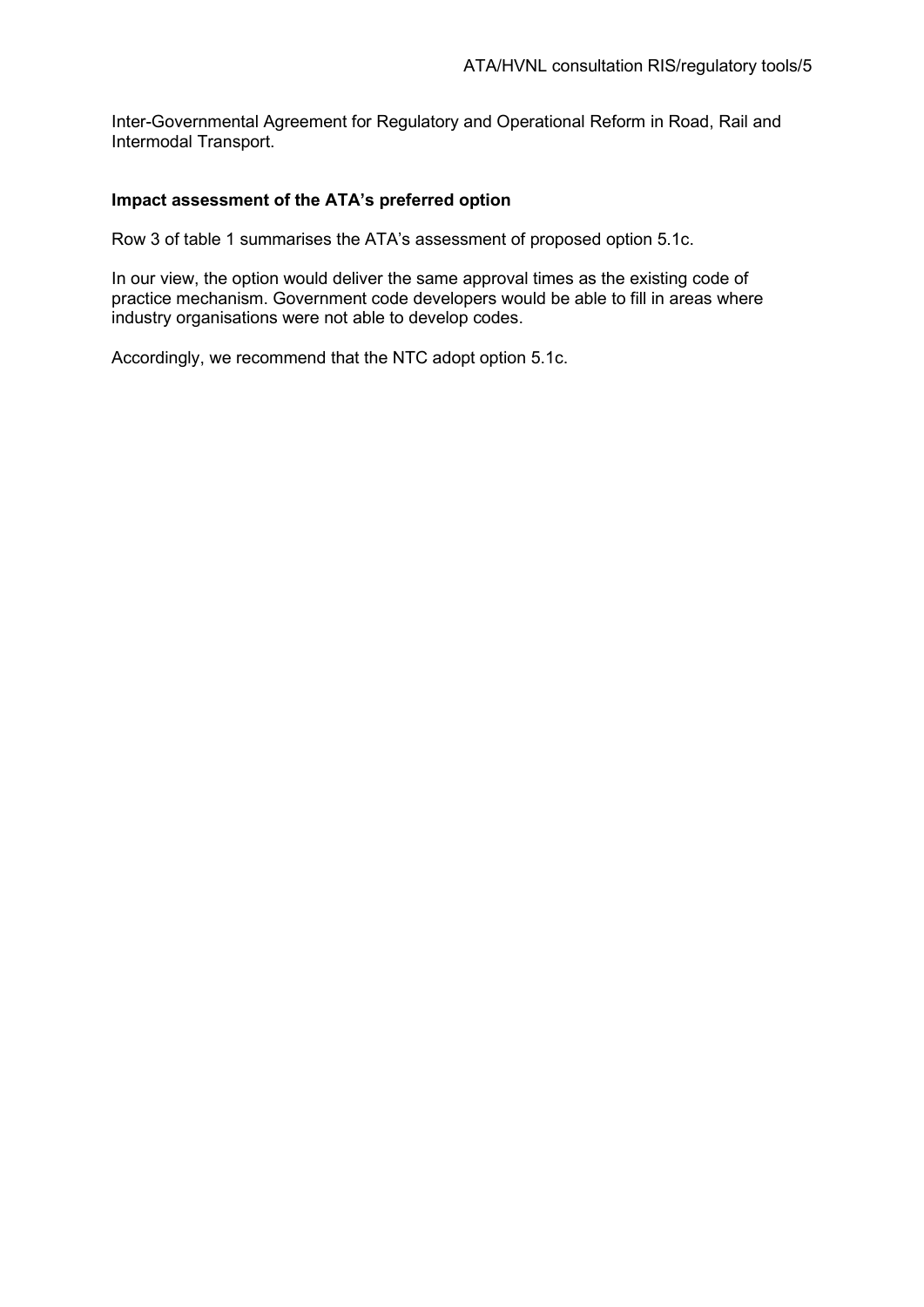# **Table 1: Qualitative analysis of option 5.1**

<span id="page-5-0"></span>

| <b>Industry</b>                                                                                                |                                                                                                     | Government and community                                                                                                   |                                                                                              |                                                                                                                                                         | Other                                                                                                           |  |
|----------------------------------------------------------------------------------------------------------------|-----------------------------------------------------------------------------------------------------|----------------------------------------------------------------------------------------------------------------------------|----------------------------------------------------------------------------------------------|---------------------------------------------------------------------------------------------------------------------------------------------------------|-----------------------------------------------------------------------------------------------------------------|--|
| <b>Compliance costs</b>                                                                                        | <b>Improvements</b><br>in operational<br>efficiency                                                 | Government admin<br>costs                                                                                                  | <b>Enforcement and</b><br>compliance<br>monitoring costs                                     | <b>Avoided costs</b><br>associated with<br>reduced crashes                                                                                              |                                                                                                                 |  |
| <b>Consultation RIS assessment of option 5.1</b>                                                               |                                                                                                     |                                                                                                                            |                                                                                              |                                                                                                                                                         |                                                                                                                 |  |
|                                                                                                                | Clarity around legal<br>obligations may<br>assist parties in<br>more efficiently<br>managing safety | Avoided costs given fewer<br>revisions to regulatory<br>arrangements will need to<br>go through parliamentary<br>processes | There may be an additional<br>cost for the regulator<br>associated with<br>maintaining COPs. | HVNL more able to evolve<br>and become more risk-<br>based and targeted which<br>should improve road safety<br>outcomes                                 |                                                                                                                 |  |
| ATA assessment of option 5.1<br>2.                                                                             |                                                                                                     |                                                                                                                            |                                                                                              |                                                                                                                                                         |                                                                                                                 |  |
| Reduced quality of consultation<br>compared to existing mechanism.<br>resulting in higher compliance<br>costs. |                                                                                                     | Approval times historically<br>worse than existing<br>mechanism.                                                           |                                                                                              | Greater code complexity<br>due to WHS style process<br>would result in lower code<br>take up and be less<br>effective at delivering<br>safety outcomes. | Inconsistent with October<br>2020 National Cabinet<br>requirements and the<br>findings of the Conran<br>review. |  |
| ATA assessment of option 5.1c                                                                                  |                                                                                                     |                                                                                                                            |                                                                                              |                                                                                                                                                         |                                                                                                                 |  |
|                                                                                                                |                                                                                                     | Approval times the same<br>as existing mechanism.                                                                          |                                                                                              | Government developers<br>could fill in areas where<br>industry organisations are<br>not able to develop codes.                                          | Requires amendments to<br>the NTC Act (Cth) and the<br>relevant intergovernmental<br>agreement.                 |  |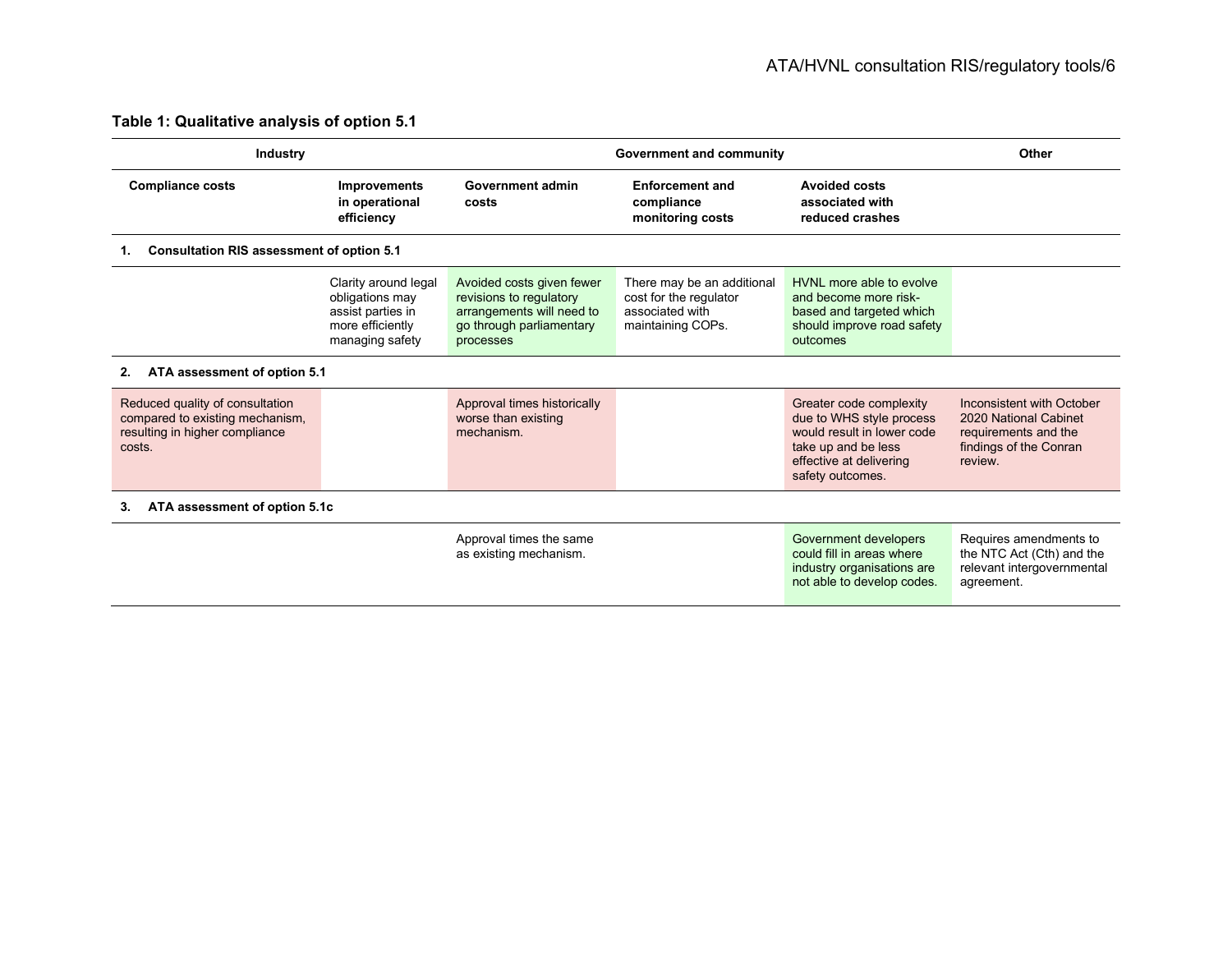# **3. Analysis of option 5.2: establish a safety standard mechanism in the HVNL**

Option 5.2 would amend the HVNL to empower ministers to make third tier legislation, or safety standards.

The option envisages that safety standards would generally cover technical matters. Compliance with safety standards would be mandatory, and a breach of a safety standard would be an offence.

Under the option as written, the NHVR would not be able to develop safety standards by itself. Consultation and ministerial signoff would be required. [17](#page-6-0)

Row 1 of table 2 (page 8) summarises the assessment of the option in the RIS.<sup>[18](#page-6-1)</sup>

#### **ATA assessment of option 5.2**

The ATA does not support option 5.2, although we acknowledge that we advanced a similar proposal in the issues paper phase of the review.[19](#page-6-2)

The RIS proposes that standards under the HVNL would be signed off by ministers.<sup>20</sup>

As this paper points out (page [3\)](#page-2-5), ministerial approval processes have historically involved long delays. The addition of a ministerial approval process to the HVNL would also be inconsistent with the new National Cabinet requirements and the findings of the Conran review (page [4\)](#page-3-5).

Option 5.2 could only deliver increased flexibility and responsiveness if the NHVR was able to make safety orders itself, in the same way that the Civil Aviation Safety Authority (CASA) and the Australian Maritime Safety Authority (AMSA) can make orders.<sup>[21](#page-6-4)</sup>

But CASA and AMSA executives are subject to vigorous questioning in the Senate estimates process; Civil aviation and marine orders can be, and sometimes are, the subject of disallowance motions.[22](#page-6-5)

But the NHVR is not and cannot be subject to same level of parliamentary scrutiny as these Commonwealth regulators.

New option 5.6 in this submission is an alternative approach to delivering increased legislative flexibility, with new option 5.5 providing the NHVR with a stronger governance and accountability framework.

<span id="page-6-0"></span><sup>17</sup> NTC, June 2020a, 54.

<span id="page-6-1"></span><sup>18</sup> Sourced from NTC, June 2020a, 47.

<sup>&</sup>lt;sup>19</sup> ATA[, A risk based approach to regulating heavy vehicles.](https://www.truck.net.au/sites/default/files/submissions/ATA%20submission%20A%20risk%20based%20approach%20to%20regulating%20heavy%20vehicles%20FINAL.pdf) NTC submission, May 2019. 11.

<span id="page-6-3"></span><span id="page-6-2"></span><sup>20</sup> NTC, June 2020a, 54.

<span id="page-6-4"></span><sup>21</sup> See *Civil Aviation Act 1988* (Cth), s 98(4A); *Navigation Act 2012* (Cth), s 342.

<span id="page-6-5"></span><sup>&</sup>lt;sup>22</sup> See, for example, Australia, Senate 2014. [Debates.](https://parlinfo.aph.gov.au/parlInfo/download/chamber/hansards/b8b768b0-9052-4e5e-aab8-fb4933284d65/toc_pdf/Senate_2014_03_06_2249_Official.pdf;fileType=application%2Fpdf#search=%22chamber/hansards/b8b768b0-9052-4e5e-aab8-fb4933284d65/0000%22) 6 March 2014. 1022-1029.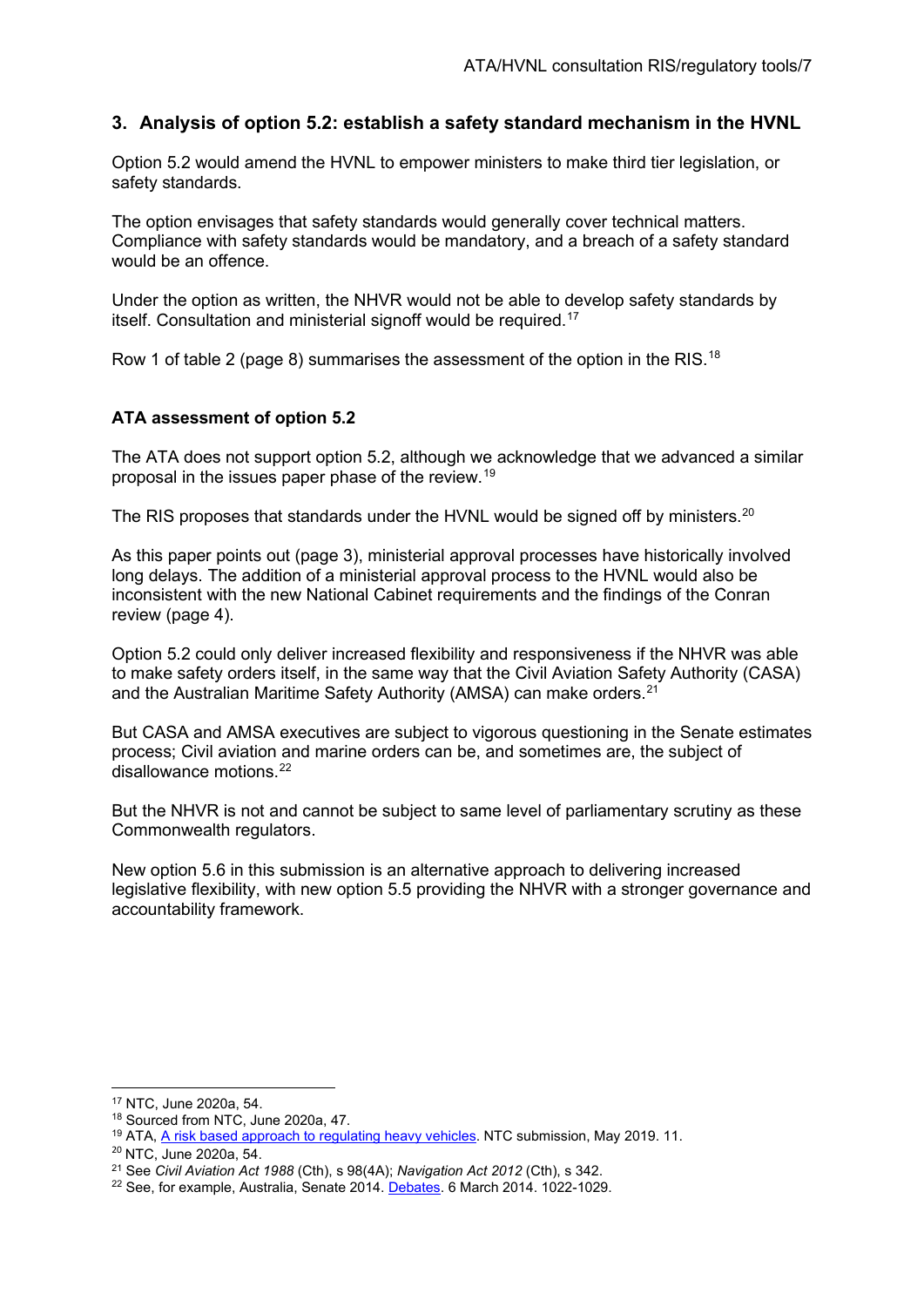# **Table 2: Qualitative analysis of option 5.2**

| <b>Industry</b>                                  |                                                                                                              | Government and community                                                                                                                                                                  |                                                                                                   |                                                                                                                         | Other                                                                                                                                              |  |
|--------------------------------------------------|--------------------------------------------------------------------------------------------------------------|-------------------------------------------------------------------------------------------------------------------------------------------------------------------------------------------|---------------------------------------------------------------------------------------------------|-------------------------------------------------------------------------------------------------------------------------|----------------------------------------------------------------------------------------------------------------------------------------------------|--|
| <b>Compliance costs</b>                          | Improvements in<br>operational efficiency                                                                    | Government admin<br>costs                                                                                                                                                                 | <b>Enforcement and</b><br>compliance<br>monitoring costs                                          | <b>Avoided costs</b><br>associated with<br>reduced crashes                                                              |                                                                                                                                                    |  |
| <b>Consultation RIS assessment of option 5.2</b> |                                                                                                              |                                                                                                                                                                                           |                                                                                                   |                                                                                                                         |                                                                                                                                                    |  |
|                                                  | Sector-specific standards<br>may assist industry in<br>identifying how to most<br>efficiently manage safety. | Avoided costs given fewer<br>revisions to regulatory<br>arrangements will need to go<br>through parliamentary<br>processes                                                                | There may be an additional<br>cost for the regulator<br>associated with maintaining<br>standards. | HVNI more able to evolve<br>and become more risk-based<br>and targeted which should<br>improve road safety<br>outcomes* |                                                                                                                                                    |  |
| ATA assessment of option 5.2                     |                                                                                                              |                                                                                                                                                                                           |                                                                                                   |                                                                                                                         |                                                                                                                                                    |  |
|                                                  |                                                                                                              | Additional costs to the<br>regulator in maintaining<br>standards.<br>There would be few avoided<br>costs; revisions to regulatory<br>arrangements would still<br>need to go to ministers. |                                                                                                   | No real increase in flexibility<br>over existing legislative<br>structure if option 6 adopted.                          | Inconsistent with October<br>2020 National Cabinet<br>requirements and the findings<br>of the Conran review.<br>Reduced parliamentary<br>scrutiny. |  |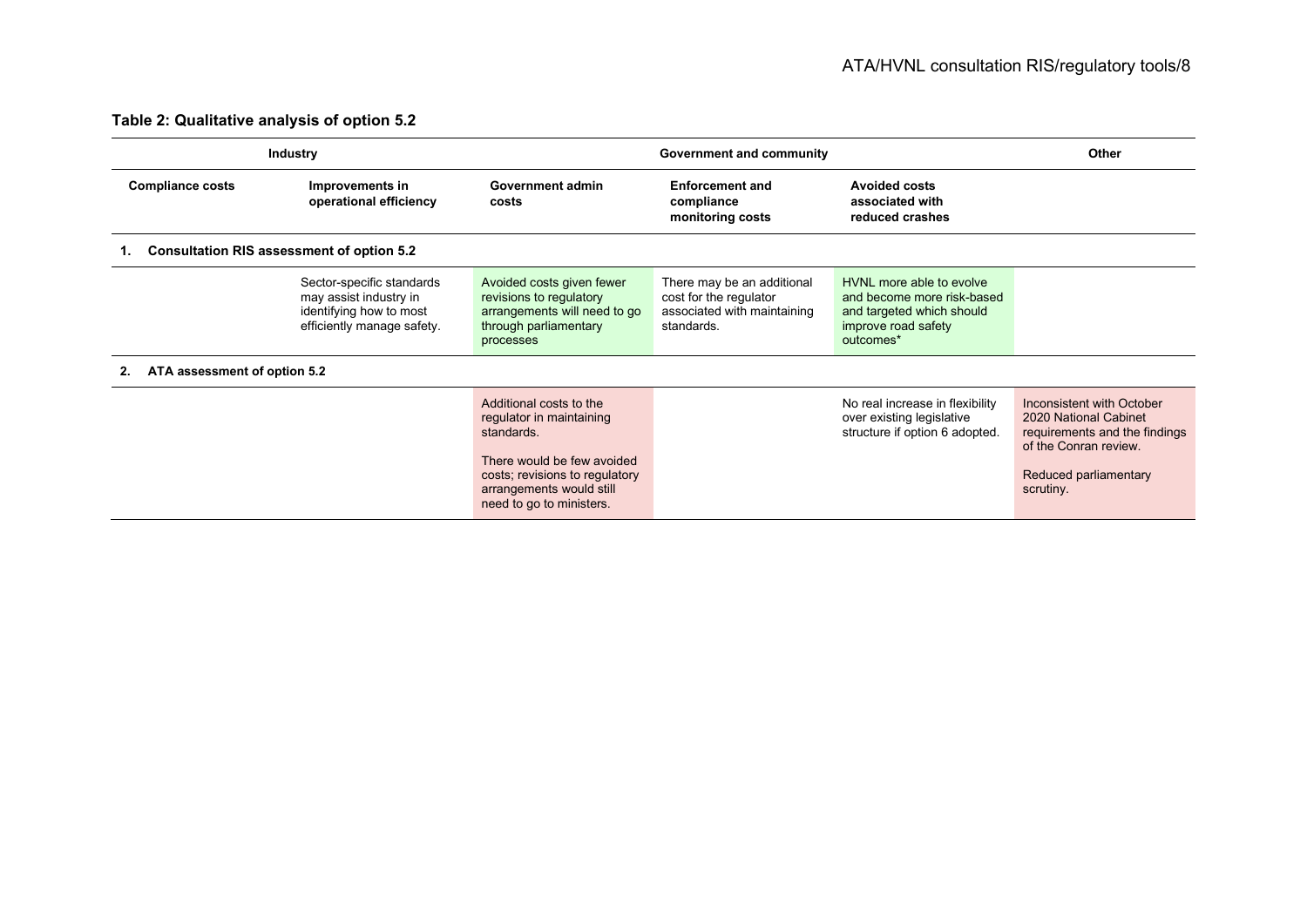# **4. Analysis of option 5.3: remote zone**

Option 5.3 would introduce a remote zone into the HVNL, which would enable a more targeted approach to regulation to be developed for vehicles operating in the remote area. $^{23}$  $^{23}$  $^{23}$ 

As figure 1 shows, the RIS envisages that the remote zone could, with the agreement of the WA and NT governments, include most of Western Australia and all of the Northern Territory.

# NORTHERN<br>TERRITORY **QUEENSLAND** WESTERN<br>AUSTRALIA **REMOTE ZONE**

#### **Figure 1: Proposed remote zone as presented in the RIS**

Operators in the south west corner of Western Australia would evidently be subject to the same level of regulation as operators on the east coast.

# **ATA assessment of option 5.3**

There are strong arguments for ensuring the HVNL can deliver an appropriate level of regulatory flexibility to cater for Australia's remote areas. Option 5.6 in this paper would provide governments with the ability to make the regulations needed to make the option work.



<span id="page-8-0"></span><sup>23</sup> NTC, June 2020a. 55.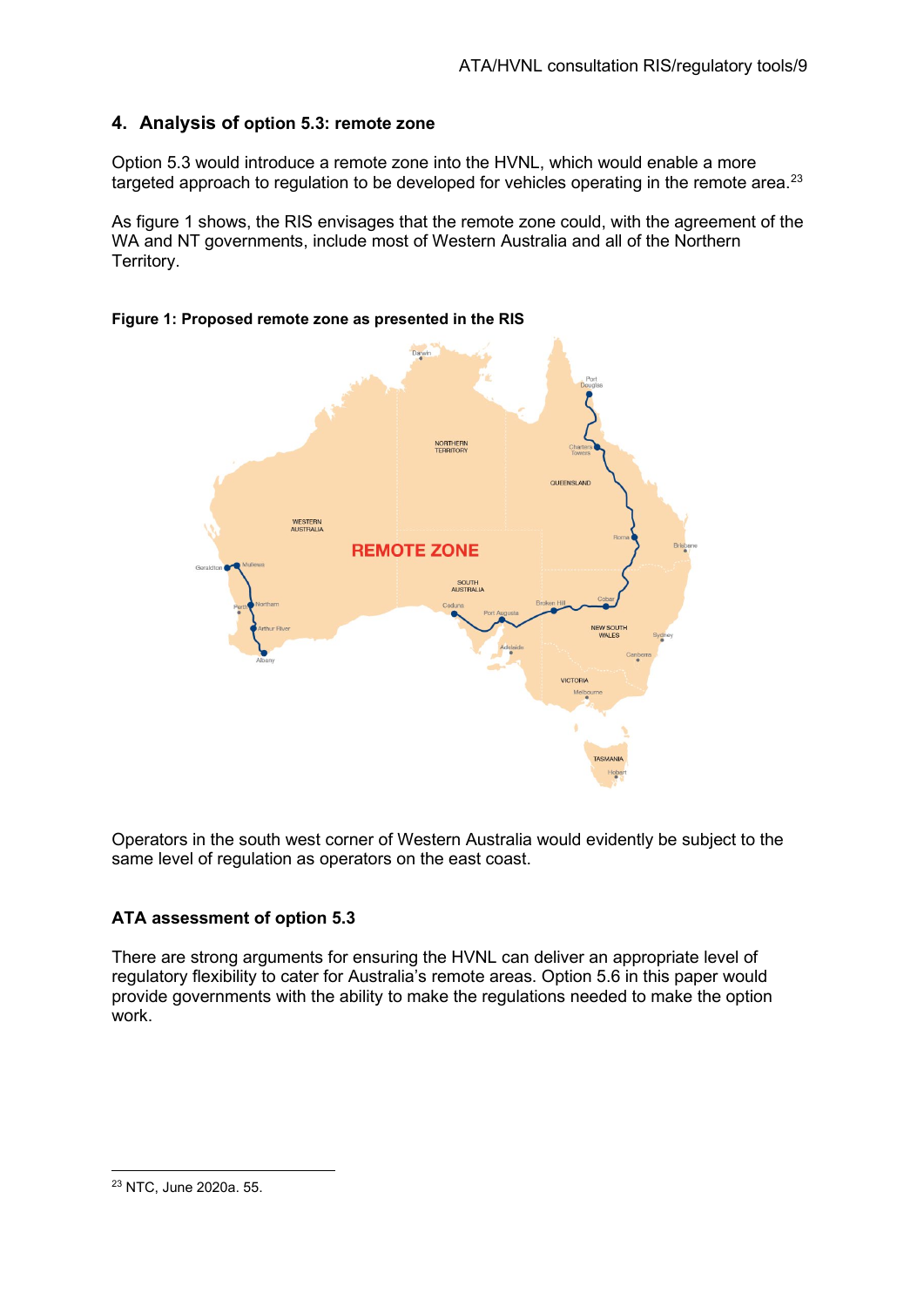As drafted, however, option 5.3—

- makes the unwarranted assumption that the WA and NT governments would adopt the HVNL
- would reduce the productivity of trucking operators in the south west corner of Western Australia, as well as splitting the WA wheat zone in half and cutting the state's livestock and related live export road supply lines.
- would not deliver the expected gains in the HVNL states. The zone boundary would be specifically drawn to exclude major freight routes.<sup>[24](#page-9-0)</sup>

Figure 2 sets out the ATA's proposal for the zone boundaries.

The ATA proposal respects the views of the WA and NT governments and industries.

In the HVNL states, it sets a zone boundary that would enable more drivers to benefit from the proposed increase in flexibility, while still maintaining safety.



#### **Figure 2: ATA remote zone proposal**

<span id="page-9-0"></span><sup>&</sup>lt;sup>24</sup> NTC, [Introduce a remote zone.](https://s3.ap-southeast-2.amazonaws.com/hdp.au.prod.app.ntc-hvlawreview.files/3115/7197/9298/SPO-B04_-_Introduce_a_remote_zone.pdf) Suggested policy option SPO-B04. October 2019.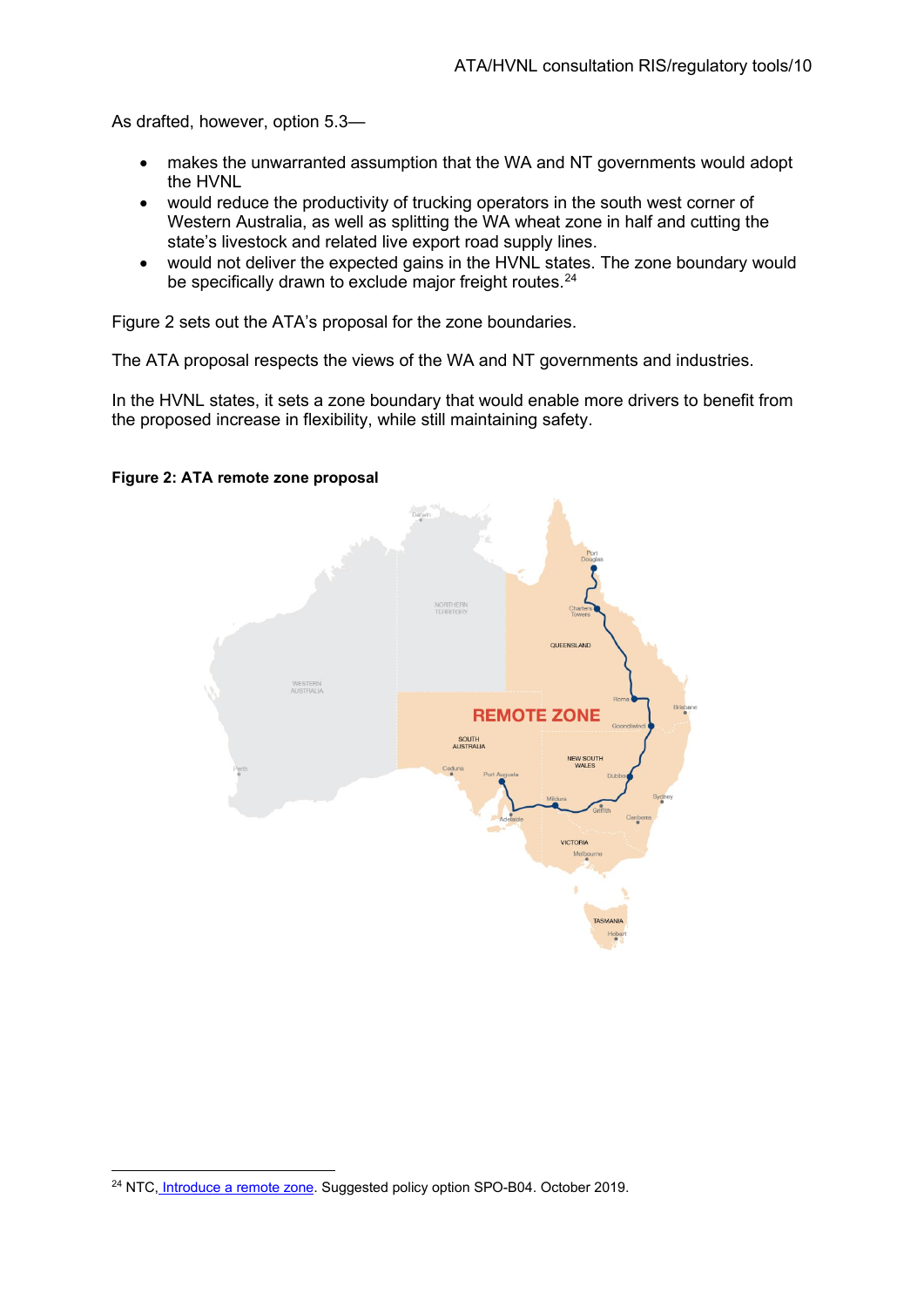# **5. Analysis of new option 5.5: Improved consultation and accountability**

In 2019, the ATA audited chapter 12 of the HVNL against best practice legislation for government regulators. The audit showed that the HVNL fell well short of best practice; this new option, option 5.5, proposes amendments to the law that would bring the HVNL into line with other safety legislation and improve the NHVR's performance.

#### *A statutory consultation and best practice regulation obligation*

The HVNL does not require the NHVR to consult with industry or set out how these consultations should be carried out.

In contrast, s 12 of the *Australian Maritime Safety Authority Act 1990* (Cth) provides:

In the performance of its functions and the exercise of its powers, the Authority must, where appropriate, consult with government, commercial, industrial, consumer and other relevant bodies and organisations.

The *Civil Aviation Act 1988* (Cth) has a similar provision.[25](#page-10-0)

The *Rail Safety National Law* goes further. It requires a 28 day consultation period for changes to accreditation conditions.[26](#page-10-1) It also requires ONRSR to conduct cost-benefit analyses before it makes a range of decisions.

Although the RSNL approach has the appeal of embedding a fixed consultation period and some elements of best practice regulation in the law, it is unnecessarily prescriptive for a primary Act.

Accordingly, the ATA proposes an alternative approach to including a consultation obligation in the HVNL

The NHVR is a national standard setting body. It should develop rules and consult with industry in accordance with the national best practice regulation requirements. In October 2020, National Cabinet agreed to simplify the 2007 COAG requirements,<sup>[27](#page-10-2)</sup> with the result that regulators will be required to:

- establish a case for action before addressing a problem
- consider a range of feasible policy options and assess their costs and benefits
- recommend the most justified option, which may not be the option with the highest BCA[28](#page-10-3) and
- consult effectively with affected key stakeholders at all stage of the regulatory cycle.

The NHVR does not do this. Its Notice of Proposed Rule Making (NPRM) process is based on US practice. <sup>[29](#page-10-4)</sup> It does not meet Australian expectations that administrative policymakers consider and assess the costs and benefits of a range of feasible options.

<span id="page-10-0"></span> $25$  s 16.

<span id="page-10-1"></span> $26$  RSNL, s 72(2). The affected person can agree to a shorter period.

<span id="page-10-2"></span><sup>&</sup>lt;sup>27</sup> Council of Australian Governments (COAG), Best practice regulation: a guide for ministerial councils and [national standard setting bodies.](https://www.pmc.gov.au/resource-centre/regulation/best-practice-regulation-guide-ministerial-councils-and-national-standard-setting-bodies) October 2007, 4.

<span id="page-10-3"></span><sup>28</sup> Conran, October 2020. 32.

<span id="page-10-4"></span><sup>&</sup>lt;sup>29</sup> The NPRM terminology and approach are based on 5 US Code  $§$  553.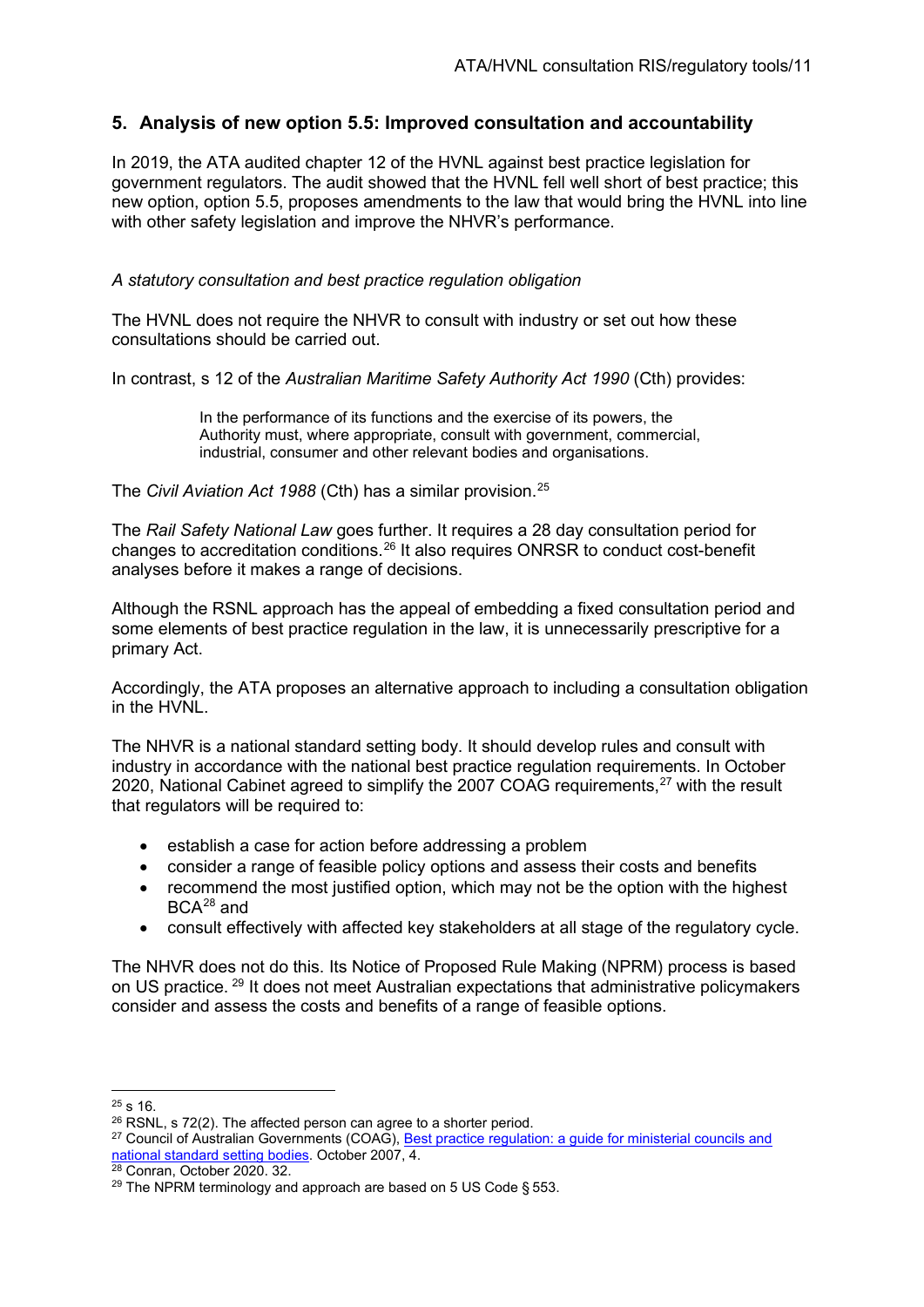Under this option, the new HVNL would include a two-part consultation and best practice regulation obligation:

- a statement of principle that the NHVR must consult, where appropriate, with government, commercial, industrial, consumer and other relevant bodies and organisations
- a specific requirement that the NHVR must comply with national policies on best practice regulation.

#### *Strengthening the role of the NHVR board*

Under s 664 of the HVNL, the NHVR board controls the affairs of the regulator. Its functions include deciding the regulator's policies (subject to any directions by ministers) and ensuring the regulator exercises its functions in a proper, effective and efficient way.

The board's functions appear to be broad but in practice are highly constrained.

Sections 653 and 654 of the law reserve the function of approving a host of guidelines and approvals to ministers. Under s 655A, the only delegation of this function that ministers can make to the board is to approve minor amendments, including for 'clerical reasons.'

These limits on the board's authority are not consistent with best practice, which is that statutory authority boards should have the full power to act within their area of responsibility, subject to ministerial oversight through a statement of expectations/corporate plan approval process and a broad power of direction.

As a result, the functions set out in current ss 653 and 654 should be transferred to the NHVR board or the CEO.

The functions of the board should also be amended to include:

- ensuring the NHVR complies with the consultation and best practice regulation obligation proposed in this submission and, more broadly
- ensuring the NHVR complies with policies agreed by responsible ministers or the National Cabinet. [30](#page-11-0)

#### *Board membership and skills*

The NHVR board consists of five members, including the Chair and Deputy Chair. The members of the board must consist of:

> (a) at least 1 member who has expertise in transportation policy; and (b) at least 1 other member who has expertise in economics, law, accounting, social policy or education and training; and (c) at least 1 other member who has experience in managing risks to public safety arising from the use of vehicles on roads; and (d) at least 1 other member who has financial management skills, business skills, administrative expertise or other skills or experience the responsible Ministers believe is appropriate.<sup>[31](#page-11-1)</sup>

<span id="page-11-0"></span><sup>30</sup> For example, see *National Health Reform Act 2011* (Cth), s 5 and s 133.

<span id="page-11-1"></span> $31$  HVNL, s 663(1)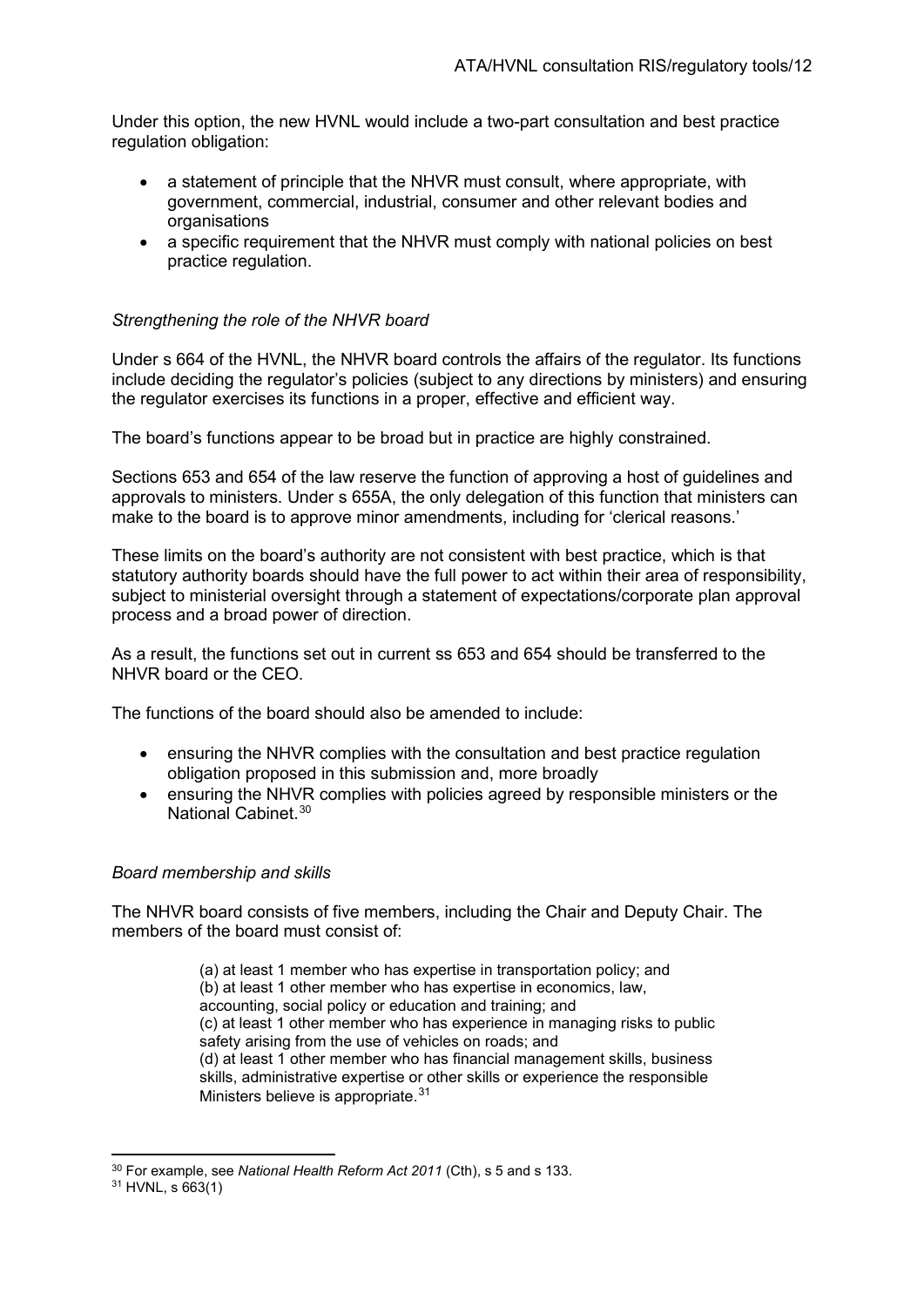As table 3 shows, the NHVR board is small by the standards of comparable regulators. At present, the Chair is a former trucking operator and one director is a current operator, but there is no requirement for the board to include even one member with experience operating a business regulated under the law.

| Regulator                                        | <b>Members</b>        | Member with industry background                                                                                                  |
|--------------------------------------------------|-----------------------|----------------------------------------------------------------------------------------------------------------------------------|
| <b>NHVR</b>                                      | 5                     | Yes – Chair and one other member,<br>but not required by the HVNL                                                                |
| Australian Maritime Safety Authority             | 9                     | $Yes - required under s 13 (4A) of the$<br><b>Australian Maritime Safety Authority</b><br>Act                                    |
| Civil Aviation Safety Authority                  | 7                     | Yes – 3 members, including the chair,<br>have direct industry experience                                                         |
| Safe Work Australia                              | 15                    | Yes – required that two members<br>represent the interests of workers and<br>two members represent the interests<br>of employers |
| Australian Communications and Media<br>Authority | 8<br>(can be up to 9) | Yes – 3 members have direct industry<br>experience.                                                                              |

#### **Table 3: Size and composition of typical regulatory boards**

In 2003, the Uhrig review concluded that a governance board should have between six and nine members. It noted that boards with fewer than six members may have difficulty meeting their statutory responsibilities due to workload pressures and their potential lack of breadth. $32$ 

Similarly, the AICD's governance advice on board size notes – as a rule of thumb for considering board size ‒ that public sector boards of between six and 12 members are not unusual $33$ 

Given this advice, it would be appropriate to:

- increase the size of the board from five to nine, and
- require that at least two of those members have recent experience operating a truck or bus business, either as a director or as an employee. Consistent with the recommendations of the Uhrig review, the members would not be appointed as industry representatives but as individuals for their experience and judgement.<sup>[34](#page-12-2)</sup>

#### *Requirements on persons exercising powers*

An ongoing issue with the HVNL is that NHVR policies and guidelines are not binding on all the individuals and organisations who have authority under the law.

<span id="page-12-1"></span><span id="page-12-0"></span> $32$  Uhrig[, J et al](https://aicd.companydirectors.com.au/resources/director-tools/practical-tools-for-directors/governance-relations/number-of-directors-board-size). <u>Review of corporate governance of statutory authorities and office holders</u>. June 2003. 96.  $33$  AICD, <u>Number of directors – board size</u>. Fact sheet, 31 October 2017.

<span id="page-12-2"></span><sup>34</sup> Uhrig, 98.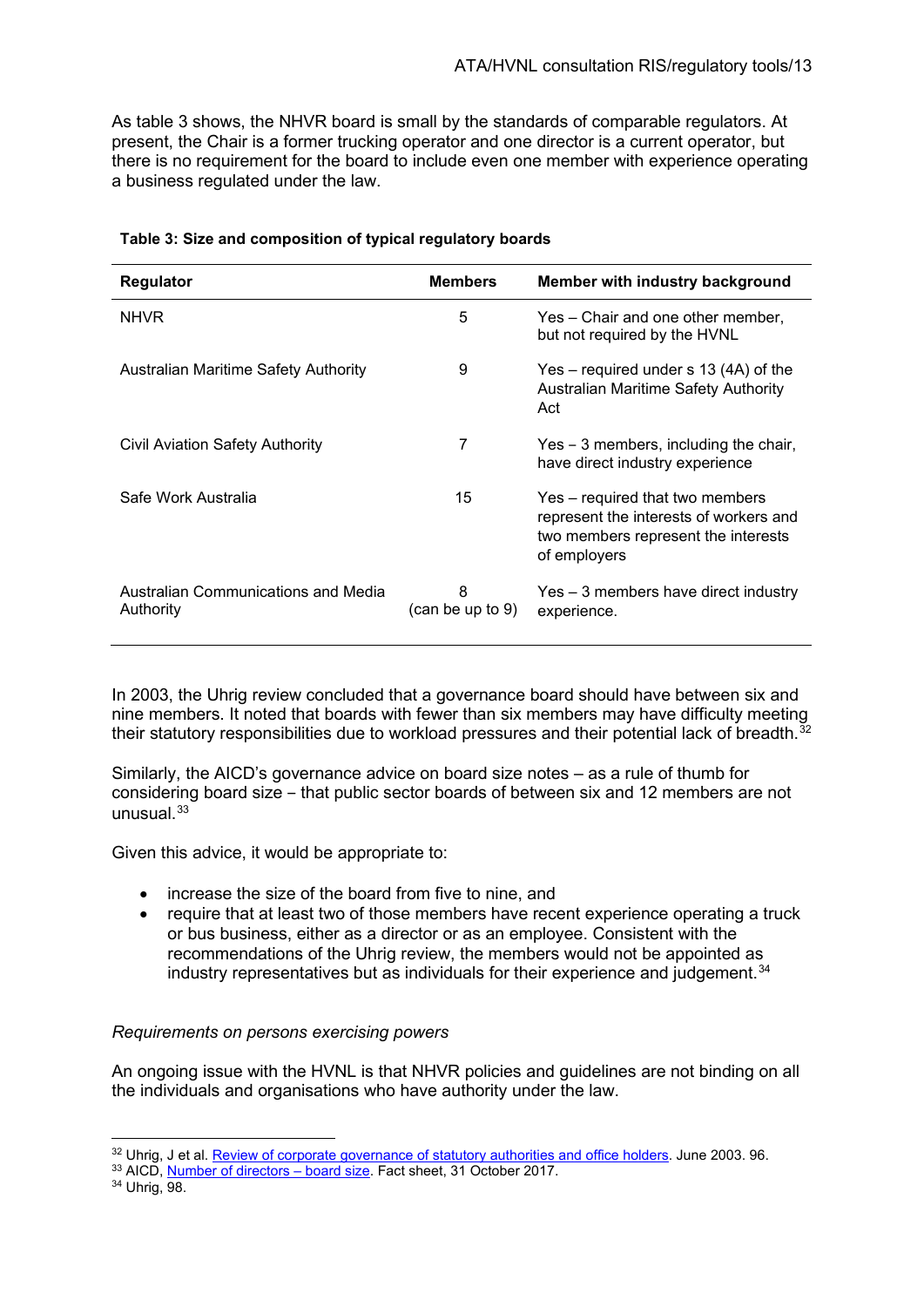It is essential that all individuals and organisations with powers under the law be required to exercise their powers in accordance with the NHVR's policies.

#### **ATA assessment of option 5.5**

The ATA's assessment of the benefits and costs of proposed option 5.5 are set out in row 1 of table 4 (page 19).

In our view, the option could be expected to lead to lower compliance costs and better productivity outcomes, due to its requirements for stronger consultation and more robust regulatory impact assessment.

The option would, however, carry higher costs for the NHVR. Undertaking proper regulatory impact statements in conformance with national requirements would be more costly than its current NPRM process.

The ATA considers that the benefits of better regulation would more than outweigh the increased costs. The NTC should further assess these costs and benefits in the next stage of the review.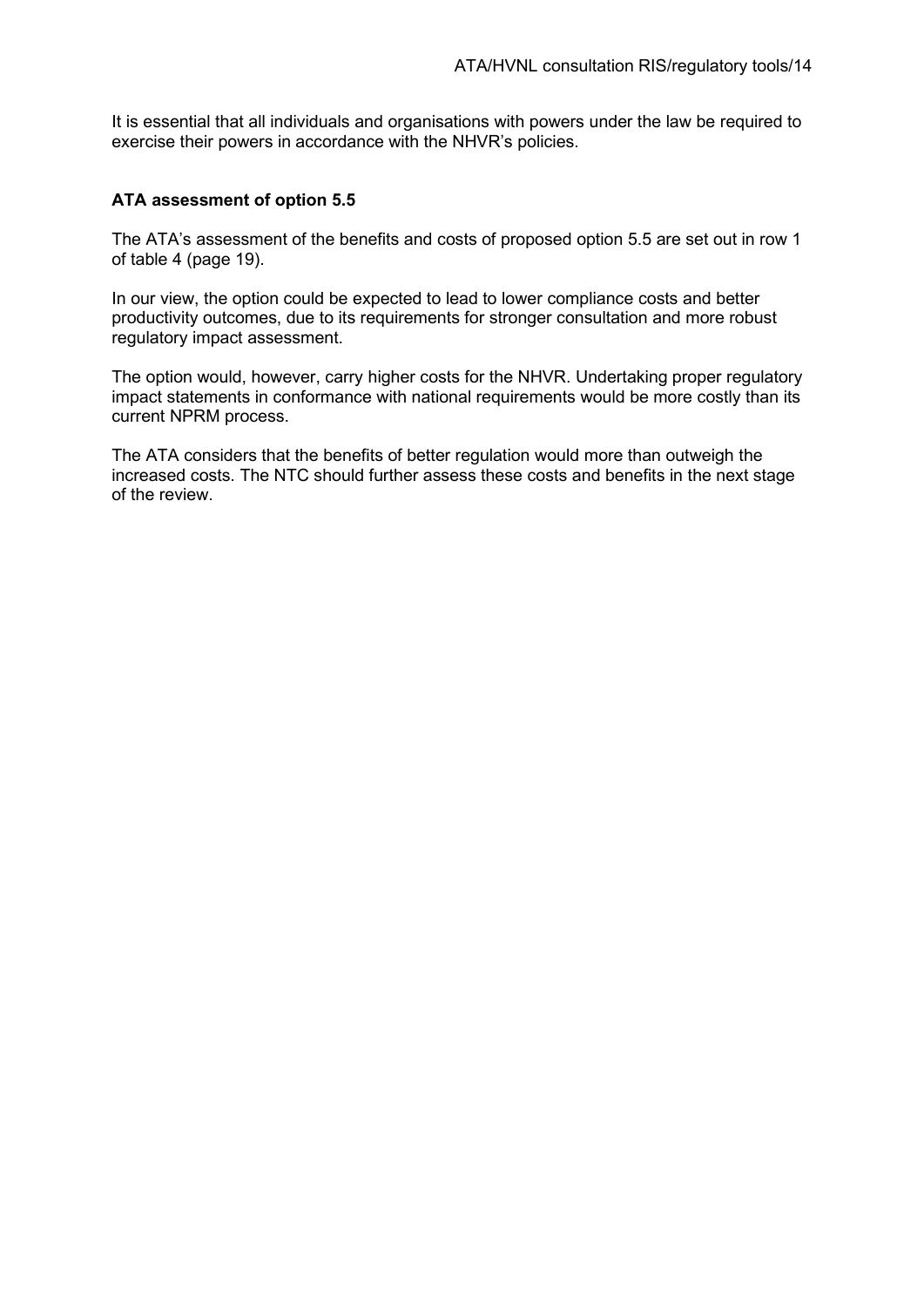# **6. Analysis of new option 5.6: transferring provisions to the regulations**

The Heavy Vehicle National Law is top heavy. It is 676 pages long. Because of its origin as a set of model laws, it includes a host of provisions that could and should be regulations rather than sections of a primary act.

The ATA proposes that the NTC consider a new option, option 5.6, that would transfer as many provisions as possible from the law to the national regulations.

Under this model—

- the **primary legislation** would comprise an amended version of Chapter 1A; other key offences such as the s 93 prohibition on speed limiter tampering; overarching principles about enforcement, sanctions, reviews and appeals; corporate governance; and regulation making powers
- the **national regulations** would provide more detail, including regulatory duties and sanctions for breaching them.

#### *Option 5.6 would increase the flexibility and responsiveness of heavy vehicle regulation…*

The ATA's proposed approach would increase the flexibility and responsiveness of heavy vehicle regulation, without the loss of scrutiny and accountability associated with option 5.2.

Amendments to the national regulations require ministerial approval, but once they are approved they can be made relatively quickly.

They do not need to go through the slow process of being scheduled for parliamentary consideration, referred to a committee for inquiry and then debated.

A further advantage of the option is that the NTC already has a well-defined process for developing maintenance amendments to the national regulations.

#### *…and would be another step toward reducing prescriptive penalties for drivers*

Truck drivers already consider that the penalties under the HVNL are unfair, especially for minor paperwork offences of no safety significance.

These penalties do not make the roads safer. They act, instead, as a frustrating maze of random hazards for drivers.

Transferring penalties to the regulations would be an opportunity to reconsider and rescale the penalties for prescriptive offences, especially for truck drivers.

These penalties should be scaled against the maximum penalty for a regulatory offence under the HVNL, \$4,000 for an individual or \$20,000 for a corporation.<sup>[35](#page-14-0)</sup>

For example, the maximum penalty for a minor record keeping offence under s 301 of the law is \$1,500. This could be reset to a more appropriate level, \$400, with the infringement notice penalty set to \$40.

<span id="page-14-0"></span> $35 \text{ s } 730(3)$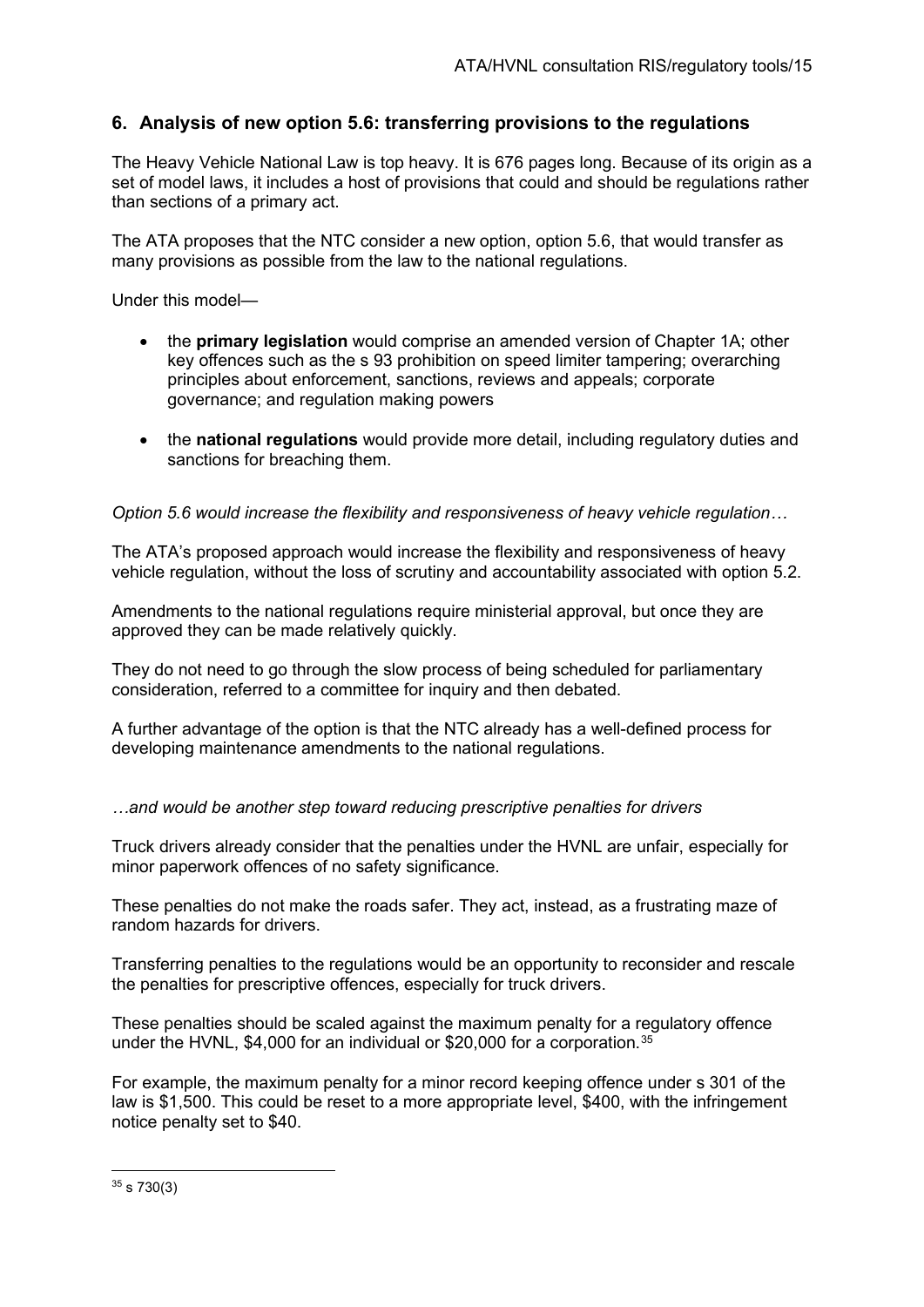In addition, routine use should be made of warnings; there should be policies in place to withdraw infringement notices for matters already dealt with under an employer's SMS (see option 5.7 on page [18\)](#page-17-0)

In our response to chapter 4 of the RIS, the ATA recommended that the HVNL include a general driver safety duty.<sup>[36](#page-15-0)</sup> Systematic breaches of the law would be prosecuted under this duty.

#### *Regulatory offences for off-road parties*

Option 5.6 would be an opportunity to establish an appropriate range of regulatory-level offences for off-road parties.

At present, off-road parties are subject to the primary safety duty in Chapter 1A. Breaches of this duty carry very large maximum penalties, with the result that investigations for duty breaches must necessarily be complex and time consuming.

The enforcement regime for off-road parties includes improvement and prohibition notices, as well as the option of accepting an enforceable undertaking.

None of these options, however, deliver the same immediate and effective safety message as issuing an infringement notice. Australian OHS research confirms that on-spot-fines are an effective way of preventing injury, with respondents noting that the fines are—

- treated as a significant 'blot on the record' and for this reason act as a spur to prevention of injuries and
- in larger companies are treated as a performance indicator and a basis for judging the safety performance of site/line managers.<sup>[37](#page-15-1)</sup>

The research emphasised the value of using infringement notices in conjunction with improvement notices. As one inspector put it:

> the fine brings the problem directly to their attention, while the improvement notice provides the constructive solutions.[38](#page-15-2)

In the ATA's view, the proposed expansion of the regulations should include the addition of specific, targeted duties for off-road parties with associated on-the-spot fines.

Based on the model WHS regulations and the experience of trucking operators and drivers, these specific duties could reasonably include—

- a duty to provide truck drivers with adequate and accessible facilities to manage fatigue, including, so far as is reasonably practicable, with toilets, drinking water, washing and break facilities. This duty could be modelled on r 41 of the model WHS regulations
- a duty to provide drivers with a reasonable opportunity to inspect their load and correct its mass distribution or load restraint
- a duty to curfew livestock before they are presented for transport.

<span id="page-15-0"></span><sup>36</sup> ATA, Primary duties and responsibility. NTC submission, 14 October 2020. 9.

<span id="page-15-1"></span><sup>37</sup> Gunningham, N. *Evaluation of OHS enforcement strategies – efficacy of on-the-spot fines*. NOHSC national solutions project report, 1997-98. 3.

<span id="page-15-2"></span><sup>38</sup> Gunningham, 1997-98, 49.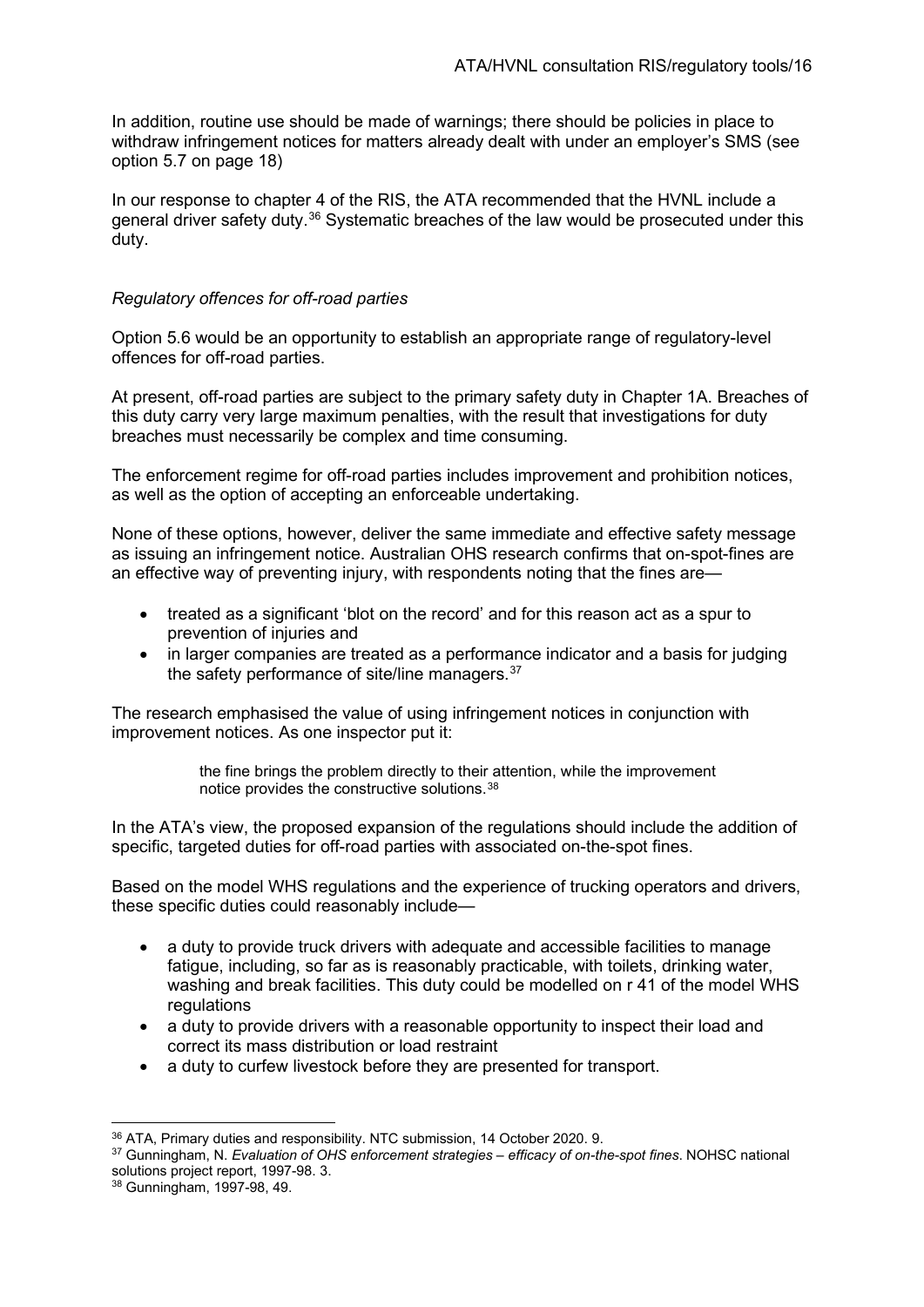The maximum penalty for breaches of these regulatory duties would be \$4,000 for an individual or \$20,000 for a corporation.<sup>[39](#page-16-0)</sup> Authorised officers would need to be able to serve infringement notices for these breaches.<sup>[40](#page-16-1)</sup>

Consistent with the ATA's recommended approach to on-road offences, routine use should be made of warnings; there should be policies in place to withdraw infringement notices for matters already dealt with under a business's SMS.

# **ATA assessment of option 5.6**

The ATA's assessment of option 5.6 is set out in row 2 of table 4. In our view, there is good evidence that the option would—

- offer increased flexibility and responsiveness compared to the current regime
- increase the level of compliance by off-road parties, because it would provide authorised officers with a direct way of signalling safety concerns
- help deliver fairer penalties for on-road offences by truck drivers, in conjunction with the ATA's recommendation for a general driver safety duty.

<span id="page-16-1"></span><span id="page-16-0"></span> $39 s 730(3)$  $40 \times 591$ .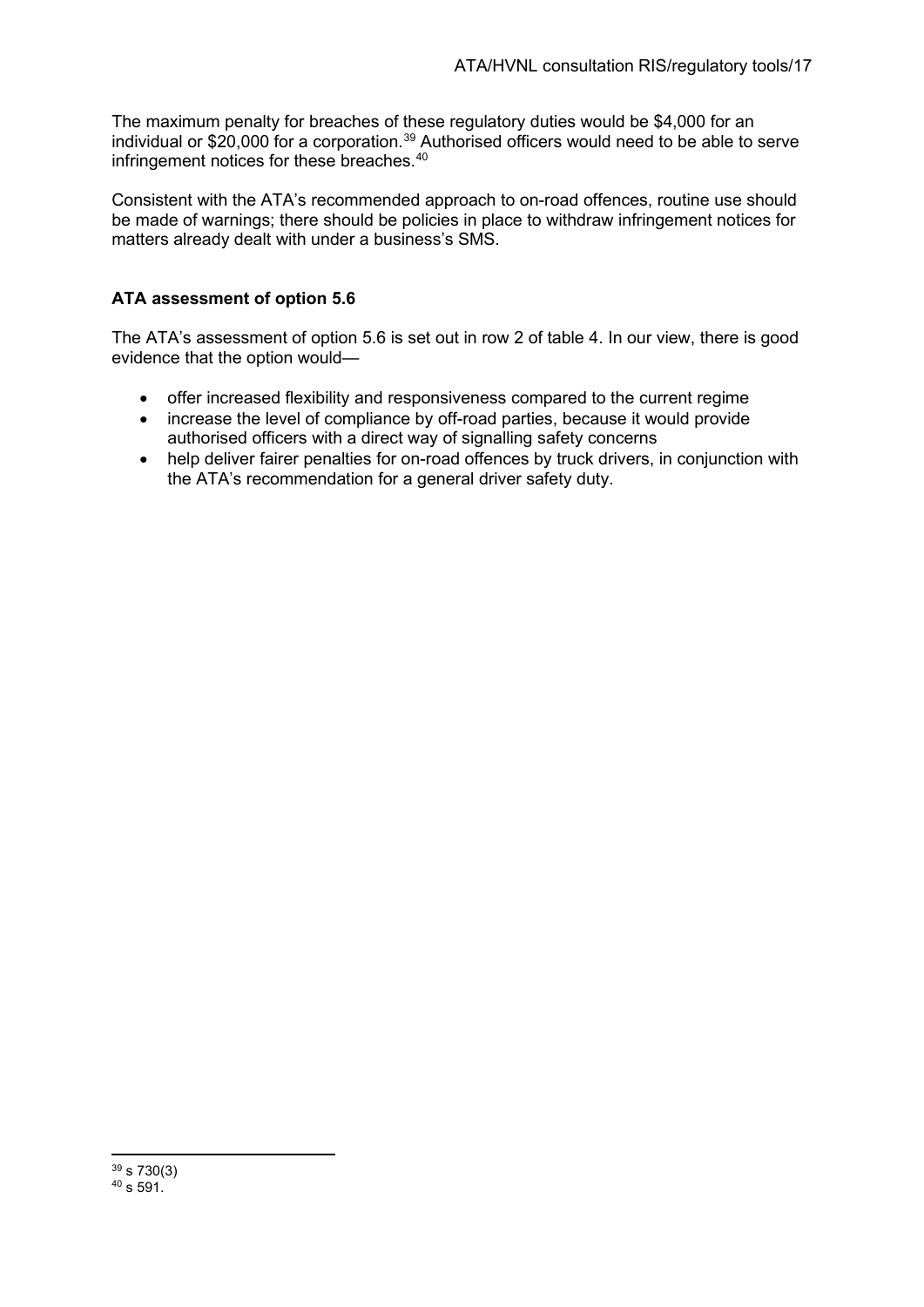# **7. Analysis of new option 5.7: reinforcing 'just culture' principles**

The NHVR's safety policy appropriately commits the regulator to operating within a just culture environment. An organisation with this approach to safety—

- <span id="page-17-0"></span>• does not apportion blame or fault where an honest mistake has been made but
- establishes and communicates clear parameters and does not tolerate negligence, recklessness or wilful violation of safety standards. [41](#page-17-1)

The NHVR encourages trucking businesses to adopt a just culture approach as part of developing their safety management systems.[42](#page-17-2)

The HVNL and road transport law do not, however, support the development of a positive safety culture within businesses.

For example, a truck driver could be issued with an infringement notice for a minor fatigue or record keeping breach long after the breach occurred and long after it ceased to have any safety significance.

In that time, the breach may well have been investigated by the driver's employer and dismissed as a no-blame issue – or alternatively the employer may have already taken disciplinary action.

Under either circumstance, the infringement notice would represent an unfair punishment for a matter that had already been resolved.

Minor speed camera, load restraint and mass breaches could raise similar concerns.

Accordingly, we propose that the HVNL and relevant state road transport laws be amended to allow infringement notices to be withdrawn if they relate to non-conformances that have already been dealt with through an operator's SMS.

# **ATA assessment of option 5.7**

The ATA's assessment of option 5.7 is set out in row 3 of table 4. In our view, the option would—

- better align the HVNL and road transport law with just culture principles
- encourage the use of safety management systems and
- improve fairness for truck drivers.

<span id="page-17-1"></span><sup>41</sup> NHVR[, Safety policy.](https://www.nhvr.gov.au/files/201901-0914-nhvr-safety-policy.pdf) December 2018. [29]-[33].

<span id="page-17-2"></span><sup>42</sup> NHVR[, Positive safety culture –](https://www.nhvr.gov.au/files/201811-0937-sms-quick-guide-positive-safety-culture.pdf) quick guide. November 2018. 2.